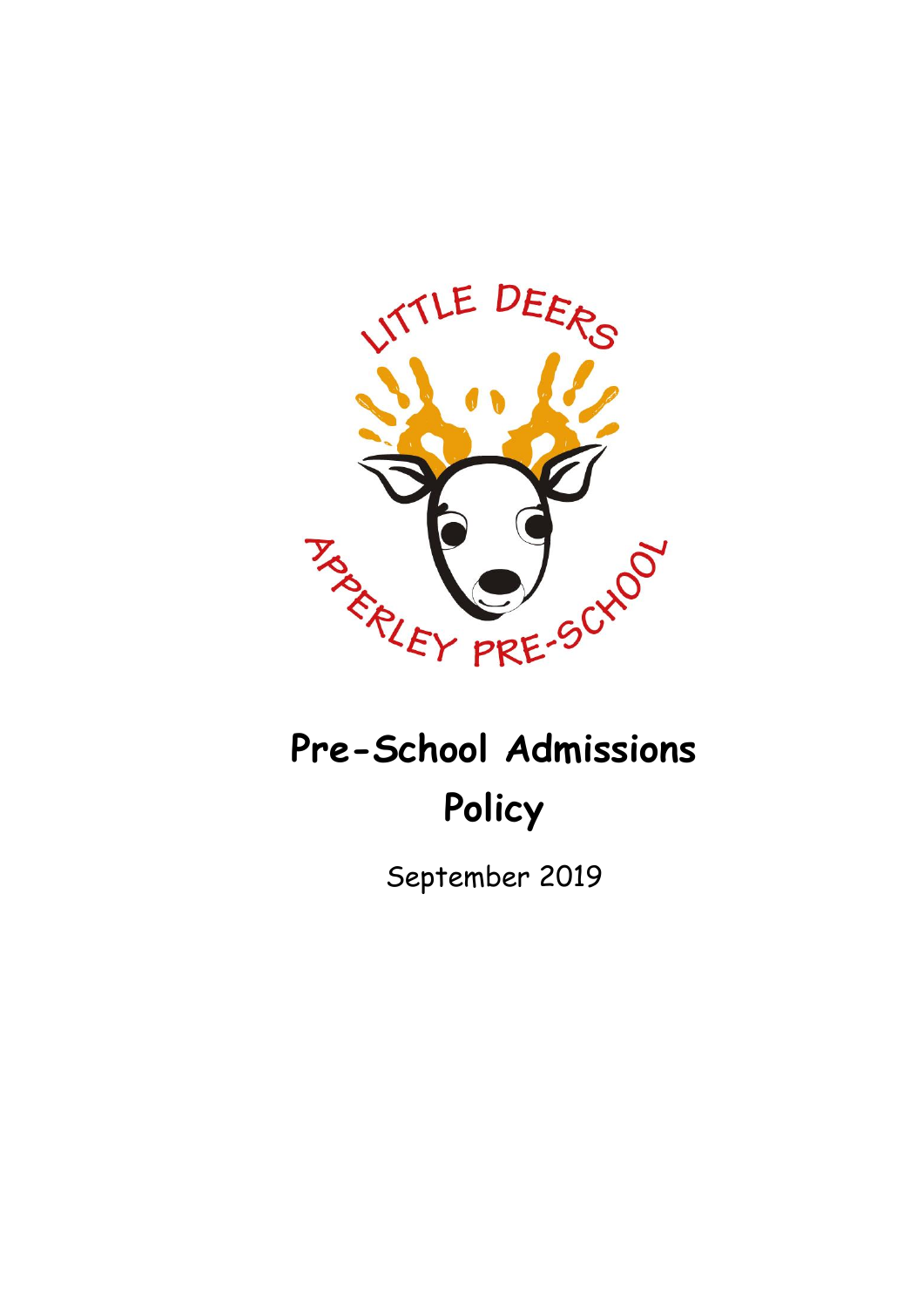Admissions policy

#### **Statement of Intent and Aim**

We aim to make our Pre-school accessible to and inclusive of children and families from all sections of the local community through open and fair procedures.

## **EYFS Key Themes and Commitments**

| A Unique Child       | <b>Positive</b>      | <b>Enabling</b>     | <b>Learning and</b> |
|----------------------|----------------------|---------------------|---------------------|
|                      | <b>Relationships</b> | <b>Environments</b> | <b>Development</b>  |
| 1.3 Keeping safe     | 2.2 Parents as       | 3.4 The wider       |                     |
| 1.4 Health and well- | partners             | context             |                     |
| being                |                      |                     |                     |

#### **Key Facts**

- Our academic year is from  $1<sup>st</sup>$  September to  $31<sup>st</sup>$  August
- We are registered to provide care for children from the start of the term in which they turn two years six months
- Children usually start primary school reception class in the September of the academic year in which they turn five
- Universal Nursery Education Funding (NEF) is provided from the Government via the County Council
- Every child is eligible for up to 15 hours funded per week for 38 weeks a year from the term after their child turns three
- Where an academic year exceeds this allowance (most are 39 weeks), the additional week(s) will be charged at the standard hourly rate
- By Government policy, children can share NEF hours between two settings (i.e. Little Deers and another preschool, day nursery, maintained nursery school / class, registered child-minder etc)
- We also take children who are eligible for Funded 2's free places. Families can find out if their child is eligible for funding on the Gloucestershire County Council website.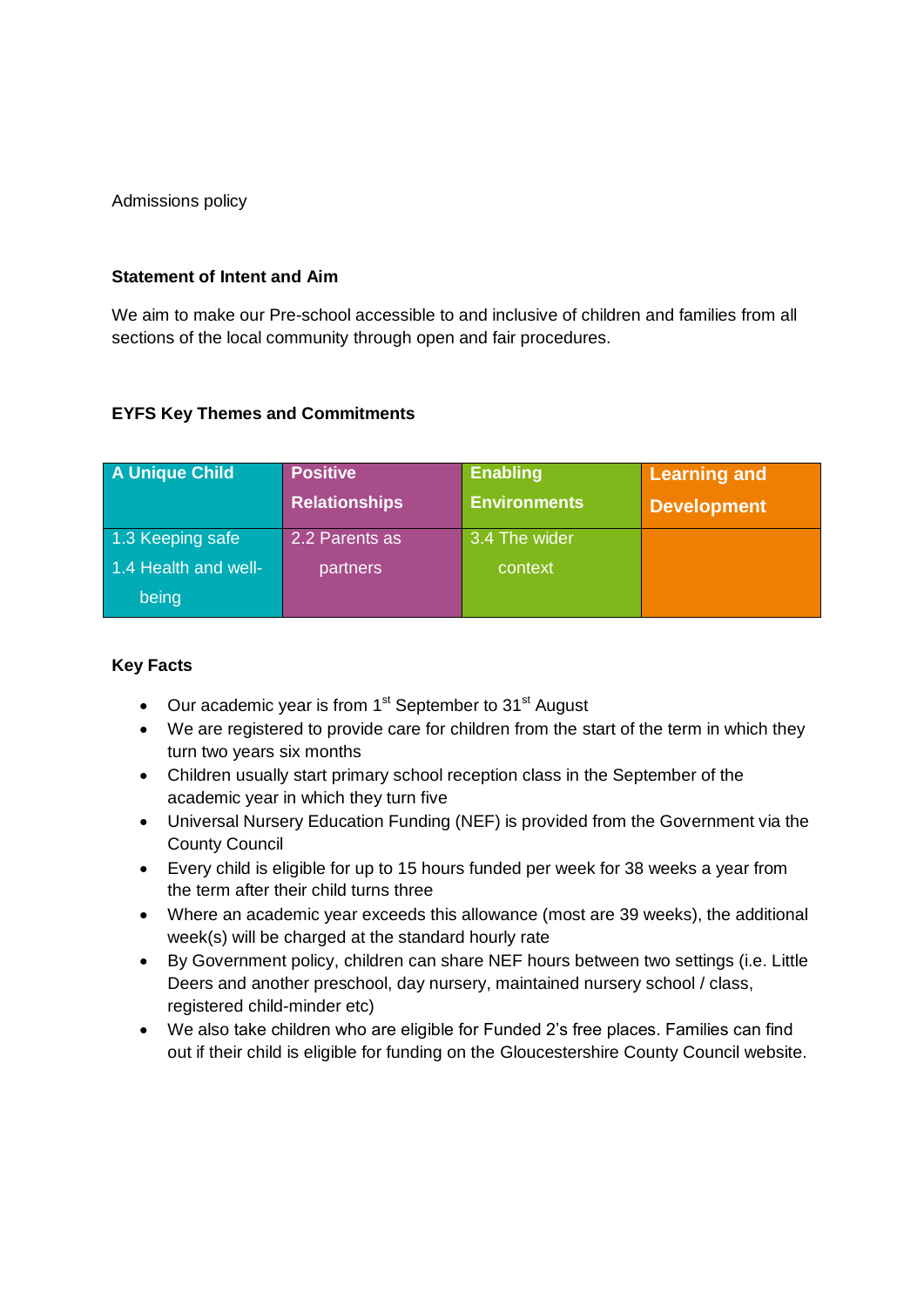# **Pre-School Admissions**

Places at Little Deers Apperley Pre-School are allocated primarily on a date of birth policy

We may also take the following into account:

- Special Educational needs
- Referrals from outside agencies
- Particular circumstances affecting the family
- Siblings previously or already attending the Preschool;
- Intention to attend Deerhurst and Apperley School
- The vicinity of the home to the Preschool

Decisions are made on a case-by-case basis.

## **Waiting Lists**

The Play Leader holds a waiting list, which includes consideration of the child's current attendance at Little Deers where appropriate, and acts as a notification of intent.

A place on the waiting list does not guarantee a place at a future date. Spaces cannot be held or reserved (for example, ahead of a summer birthday), even for a fee. Parents wishing to increase their child's attendance should inform the Play Leader in writing – if a space is not currently available they will join the waiting list.

If a place becomes available it will be offered based on the following order of precedence. Where there are multiple children on the list fulfilling the same criteria, these will be approached in order of date of birth, oldest first:

- Children who do not currently attend any sessions Little Deers
- Children who currently attend  $0.5 1$  days per week but have intent to attend more
- Children who currently attend > 1 day per week but have intent to attend more
- Children who currently attend < 3 days per week and have not yet expressed an interest in attending more

If a place becomes available but the first child on the waiting list is unable to start, it will be offered to the next eligible child on the list. Decisions will be made and communicated as promptly and efficiently as possible. Registration cannot be discussed with families other than that of the child in question.